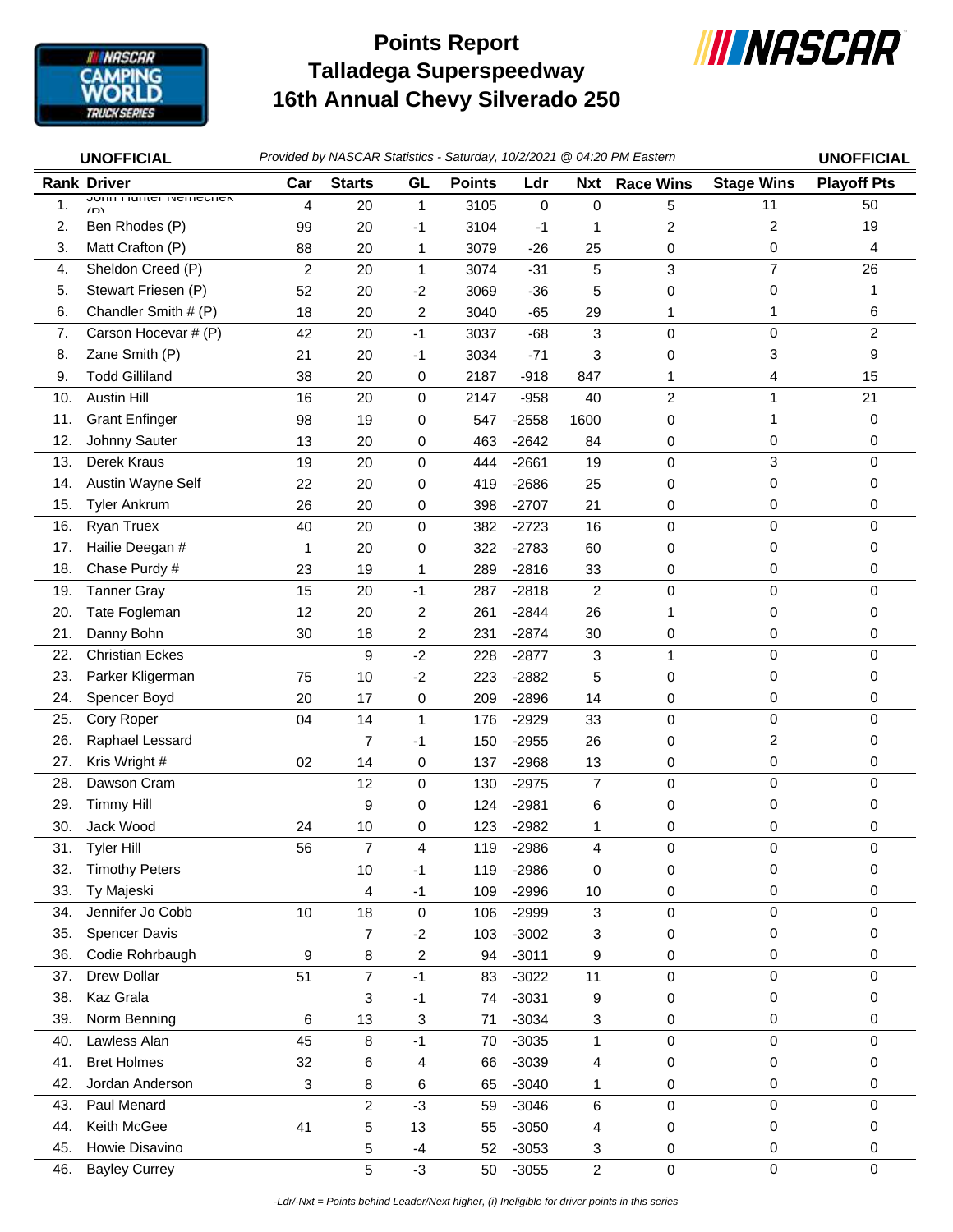|     | <b>Rank Driver</b>      | Car | <b>Starts</b>  | GL             | <b>Points</b> | Ldr     | <b>Nxt</b>       | <b>Race Wins</b> | <b>Stage Wins</b> | <b>Playoff Pts</b> |
|-----|-------------------------|-----|----------------|----------------|---------------|---------|------------------|------------------|-------------------|--------------------|
| 47. | Clay Greenfield         | 11  | 3              | $\overline{7}$ | 46            | $-3059$ | 4                | 0                | 0                 | 0                  |
| 48. | Corey Heim              |     | 2              | $-4$           | 45            | $-3060$ | 1                | 0                | 0                 | 0                  |
| 49. | Camden Murphy           |     | $\overline{c}$ | $-3$           | 43            | $-3062$ | $\overline{c}$   | 0                | 0                 | $\mathbf 0$        |
| 50. | David Gilliland         |     | 3              | $-3$           | 43            | $-3062$ | 0                | 0                | 0                 | 0                  |
| 51. | Jake Griffin            |     | 3              | $-2$           | 36            | $-3069$ | 7                | 0                | 0                 | 0                  |
| 52. | <b>Taylor Gray</b>      |     | 3              | $-2$           | 35            | $-3070$ | $\mathbf{1}$     | 0                | $\pmb{0}$         | $\mathbf 0$        |
| 53. | <b>Brennan Poole</b>    |     | 1              | $-2$           | 35            | $-3070$ | 0                | 0                | 0                 | 0                  |
|     |                         |     |                |                |               |         |                  |                  |                   |                    |
| 54. | Ryan Reed               |     | 3              | $-2$           | 34            | $-3071$ | 1                | 0                | 0<br>$\mathbf 0$  | 0                  |
| 55. | Parker Chase            |     | $\overline{c}$ | $-2$           | 33            | $-3072$ | 1                | 0                |                   | 0                  |
| 56. | Dylan Lupton            | 34  | 3              | 5              | 33            | $-3072$ | 0                | 0                | 0                 | 0                  |
| 57. | Josh Reaume             |     | 5              | $-2$           | 32            | $-3073$ | 1                | 0                | 0                 | 0                  |
| 58. | <b>Brian Brown</b>      |     | 1              | $-2$           | 29            | $-3076$ | 3                | 0                | $\pmb{0}$         | 0                  |
| 59. | Jason White             | 33  | 3              | 9              | 28            | $-3077$ | 1                | 0                | 0                 | 0                  |
| 60. | Cody Erickson           |     | 2              | $-2$           | 26            | $-3079$ | 2                | 0                | 0                 | 0                  |
| 61. | Doug Coby               |     | 1              | $-2$           | 25            | $-3080$ | $\mathbf{1}$     | 0                | 0                 | 0                  |
| 62. | Roger Reuse             |     | 3              | $-2$           | 23            | $-3082$ | 2                | 0                | 0                 | 0                  |
| 63. | <b>Bryan Dauzat</b>     | 28  | 3              | $-1$           | 22            | $-3083$ | 1                | 0                | 0                 | 0                  |
| 64. | <b>Erik Darnell</b>     |     | 1              | $-1$           | 20            | $-3085$ | $\overline{c}$   | 0                | 0                 | $\mathbf 0$        |
| 65. | Ray Ciccarelli          |     | 3              | $-1$           | 20            | $-3085$ | 0                | 0                | 0                 | 0                  |
| 66. | Jett Noland             |     | 3              | $-1$           | 20            | $-3085$ | 0                | 0                | 0                 | 0                  |
| 67. | Devon Rouse             |     | 1              | $-1$           | 19            | $-3086$ | 1                | 0                | $\pmb{0}$         | $\mathbf 0$        |
| 68. | Andrew Gordon           |     | 2              | $-1$           | 19            | $-3086$ | 0                | 0                | 0                 | 0                  |
| 69. | <b>Bobby Reuse</b>      |     | $\overline{c}$ | 0              | 18            | $-3087$ | 1                | 0                | 0                 | 0                  |
| 70. | Armani Williams         |     | 1              | 0              | 16            | $-3089$ | $\overline{c}$   | 0                | $\pmb{0}$         | $\mathbf 0$        |
| 71. | Jesse Iwuji             |     | 3              | 0              | 16            | $-3089$ | 0                | 0                | 0                 | 0                  |
| 72. | Kyle Strickler          |     | 1              | 0              | 14            | $-3091$ | 2                | 0                | 0                 | 0                  |
| 73. | Akinori Ogata           |     | 3              | 0              | 13            | $-3092$ | $\mathbf{1}$     | 0                | $\mathbf 0$       | $\mathbf 0$        |
| 74. | Jessica Friesen         |     | 1              | 0              | 11            | $-3094$ | 2                | 0                | 0                 | 0                  |
| 75. | Derek Griffith          |     | 1              | 0              | 11            | $-3094$ | 0                | 0                | 0                 | 0                  |
| 76. | <b>Chris Hacker</b>     |     | $\overline{c}$ | $\mathsf 0$    | 11            | $-3094$ | $\mathsf 0$      | 0                | $\mathbf 0$       | $\mathbf 0$        |
| 77. | <b>Trey Hutchens</b>    |     | 2              | 0              | 9             | $-3096$ | 2                | 0                | 0                 | 0                  |
| 78. | Michele Abbate          |     | 1              | 0              | 8             | $-3097$ | 1                | 0                | 0                 | 0                  |
| 79. | <b>Todd Peck</b>        |     | 1              | 0              | 8             | $-3097$ | 0                | 0                | 0                 | 0                  |
| 80. | Parker Price-miller     |     | 1              | 0              | 8             | $-3097$ |                  |                  | 0                 | 0                  |
| 81. | Donny Schatz            |     |                |                |               | $-3098$ | 0                | 0                |                   | 0                  |
| 82. |                         |     | 1              | 0              | 7             |         | 1                | 0                | 0<br>0            | 0                  |
|     | Bj Mcleod               |     | $\overline{c}$ | 0              | $\sqrt{5}$    | $-3100$ | $\boldsymbol{2}$ | 0                |                   |                    |
| 83. | Gus Dean                |     | 1              | 0              | 3             | $-3102$ | 2                | 0                | 0                 | 0                  |
| 84. | Chad Chastain           |     | 1              | 0              | 3             | $-3102$ | 0                | 0                | 0                 | 0                  |
| 85. | James Buescher          |     | 1              | 0              | $\mathbf{1}$  | $-3104$ | $\overline{2}$   | 0                | 0                 | 0                  |
| 86. | <b>Bill Lester</b>      |     | 1              | 0              | 1             | $-3104$ | 0                | 0                | 0                 | 0                  |
| 87. | Cameron Lawrence        |     | 1              | 0              | 1             | $-3104$ | 0                | 0                | 0                 | 0                  |
| 88. | Conor Daly              |     | 1              | 0              | 1             | $-3104$ | 0                | 0                | 0                 | $\mathbf 0$        |
| 89. | Morgan Alexander        |     | 1              | 0              | 1             | $-3104$ | 0                | 0                | 0                 | 0                  |
| 90. | Kyle Busch(i)           |     | 5              | 0              | 0             | $-3105$ | 1                | 2                | 3                 | 0                  |
| 91. | Ryan Preece(i)          |     | $\overline{c}$ | 0              | $\mathbf 0$   | $-3105$ | 0                | 1                | 0                 | $\mathbf 0$        |
| 92. | Martin Truex(i)         |     | 1              | 0              | 0             | $-3105$ | 0                | 1                | 2                 | 0                  |
| 93. | Ross Chastain(i)        |     | 4              | 0              | 0             | $-3105$ | 0                | 0                | 0                 | 0                  |
| 94. | Chase Elliott(i)        |     | 1              | 0              | $\pmb{0}$     | $-3105$ | $\pmb{0}$        | 0                | $\pmb{0}$         | $\mathbf 0$        |
| 95. | Chase Briscoe(i)        |     | 3              | 0              | 0             | $-3105$ | 0                | 0                | 0                 | 0                  |
| 96. | Riley Herbst(i)         |     | 1              | 0              | 0             | $-3105$ | 0                | 0                | 0                 | 0                  |
| 97. | Sam Mayer(i)            |     | 5              | 0              | $\mathbf 0$   | $-3105$ | 0                | 0                | $\pmb{0}$         | $\mathbf 0$        |
| 98. | <b>Brett Moffitt(i)</b> |     | 8              | 0              | 0             | $-3105$ | 0                | 0                | 0                 | 0                  |
| 99. | Josh Berry(i)           |     | 9              | 0              | 0             | $-3105$ | 0                | 0                | 0                 | 0                  |